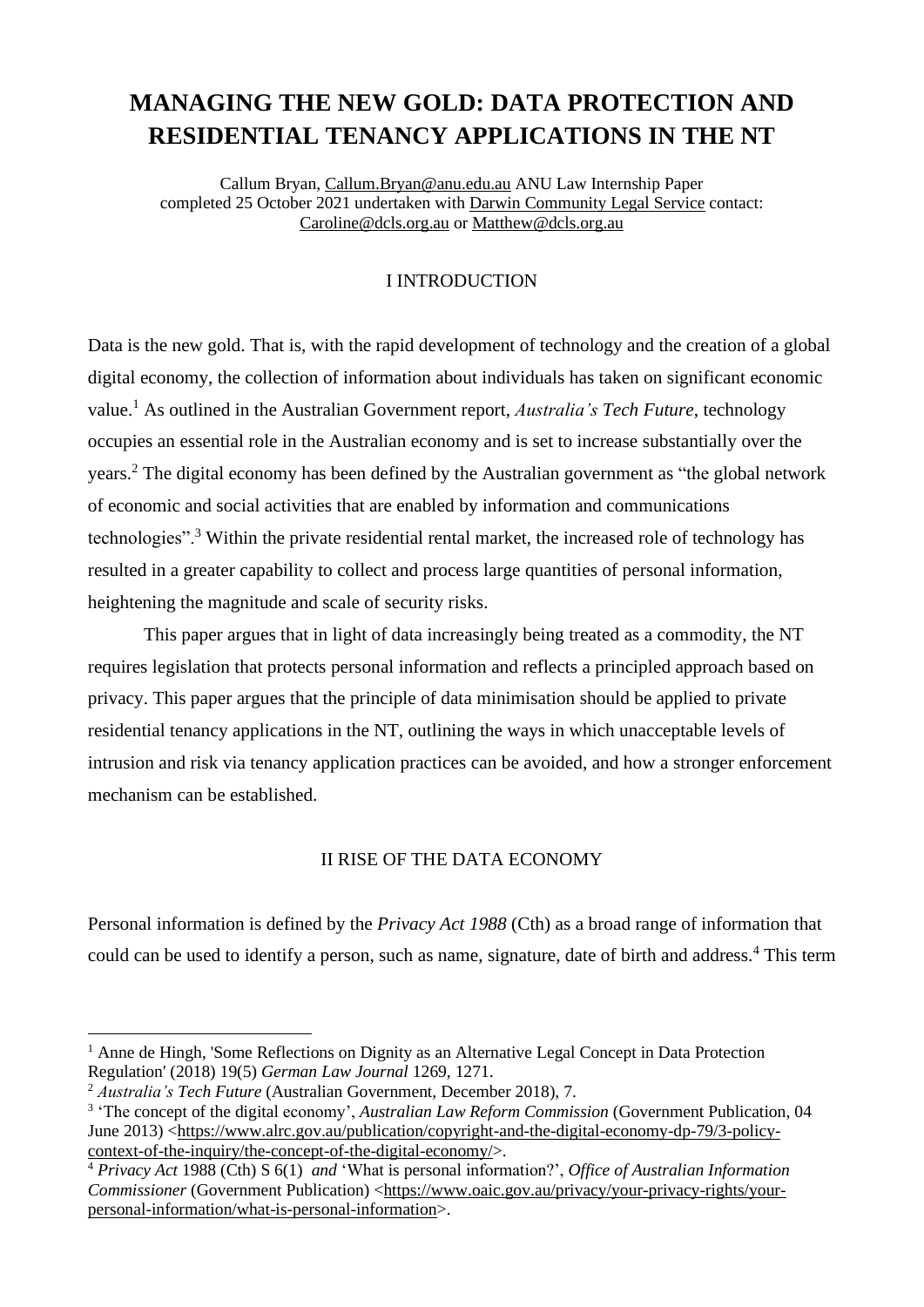includes sensitive information, comprising information such as political beliefs and opinions, health information, sexual orientation and more.<sup>5</sup>

The digital economy has generated a paradigm in which, in order to gain access to goods and services, people are being demanded to give up more of their personal data.<sup>6</sup> Data has become a source of power and income, $7$  as it can be used to manipulate and anticipate the preferences of individuals for commercial, and in some cases political, gain.<sup>8</sup> Furthermore, personal information represents a lucrative commodity for cyber criminals; a personal ID pack is estimated to be valued at \$30-100 million USD on the black market.<sup>9</sup> The growing economic value of data thus incentives multiple players to attempt to gain access to the personal data of individuals.<sup>10</sup>

In the digital economy, commercial parties have proven increasingly opportunistic in their engagement with the customers, utilising methods to extract high amounts of personal information with minimal notification.<sup>11</sup> In particular, the use of clickthrough contracts, signed simply by clicking on a link, are presented in a way that discourages readership and results in users agreeing to terms without properly understanding or being made aware of them.<sup>12</sup> According to a study conducted by Plaut and Bartlett, this discouragement of readership comes from clickthrough agreements being too long, too time-consuming and providing no choice but agreement.<sup>13</sup>

In Australia, presenting agreements that discourage readership is not necessarily illegal. The general rule of contracts, laid out in *Surfstone Pty Ltd v Morgan Consulting Engineers Pty Ltd,*<sup>14</sup> is that, should a reasonable person expect specific conditions to be part of an agreement, those

<sup>5</sup> *Privacy Act* 1988 (Cth) S 6(1)

<sup>6</sup> Alexandra Wedutenko and Nick Topfer, *Clayton UTZ* (Blog Post,02 August 2018)

[<sup>&</sup>lt;https://www.claytonutz.com/knowledge/2018/august/click-wraps-the-way-of-the-future-but-make-sure](https://www.claytonutz.com/knowledge/2018/august/click-wraps-the-way-of-the-future-but-make-sure-theyre-legal)[theyre-legal>](https://www.claytonutz.com/knowledge/2018/august/click-wraps-the-way-of-the-future-but-make-sure-theyre-legal).

 $\frac{7}{4}$  Anne de Hingh, 'Some Reflections on Dignity as an Alternative Legal Concept in Data Protection Regulation' (2018) 19(5) *German Law Journal* 1269, 1271.

<sup>8</sup> Andrew Braun, 'Why does everyone want your data?', *MakeTechEasier* (Web Page, 04 October 2018) [<https://www.maketecheasier.com/why-does-everyone-want-your-data/>](https://www.maketecheasier.com/why-does-everyone-want-your-data/) ;'Cambridge Analytica: Investigations Point to Additional Instances of Unlawful' (2019) 3(2) International Journal for the Data Protection Officer, Privacy Officer and Privacy Counsel 7, 8.

<sup>9</sup> Neel Lukka, 'How to Secure Your Tenant's Data and Prevent Data Breaches', *rentsync* (Information Page, 3 January 2020) [<https://www.rentsync.com/fr/resources/blog/how-to-secure-your-tenants-data-and-prevent](https://www.rentsync.com/fr/resources/blog/how-to-secure-your-tenants-data-and-prevent-data-breaches)[data-breaches>](https://www.rentsync.com/fr/resources/blog/how-to-secure-your-tenants-data-and-prevent-data-breaches).

<sup>&</sup>lt;sup>10</sup> Anne de Hingh, 'Some Reflections on Dignity as an Alternative Legal Concept in Data Protection Regulation' (2018) 19(5) *German Law Journal* 1269, 1271.

<sup>11</sup> Alexandra Wedutenko and Nick Topfer, *Clayton UTZ* (Blog Post,02 August 2018)

[<sup>&</sup>lt;https://www.claytonutz.com/knowledge/2018/august/click-wraps-the-way-of-the-future-but-make-sure](https://www.claytonutz.com/knowledge/2018/august/click-wraps-the-way-of-the-future-but-make-sure-theyre-legal)[theyre-legal>](https://www.claytonutz.com/knowledge/2018/august/click-wraps-the-way-of-the-future-but-make-sure-theyre-legal).

 $12$  Ibid.

<sup>&</sup>lt;sup>13</sup> Victoria C. Plaut and Robert P. Bartlett III, 'Blind Consent? A Social Psychological Investigation of Non-Readership of Click-Through Agreements' (2012) 36(4) *Berkley School of Law Research Paper* 293, 293. <sup>14</sup> *Surfstone Pty Ltd v Morgan Consulting Engineers Pty Ltd* [2016] 2 Qd R 194.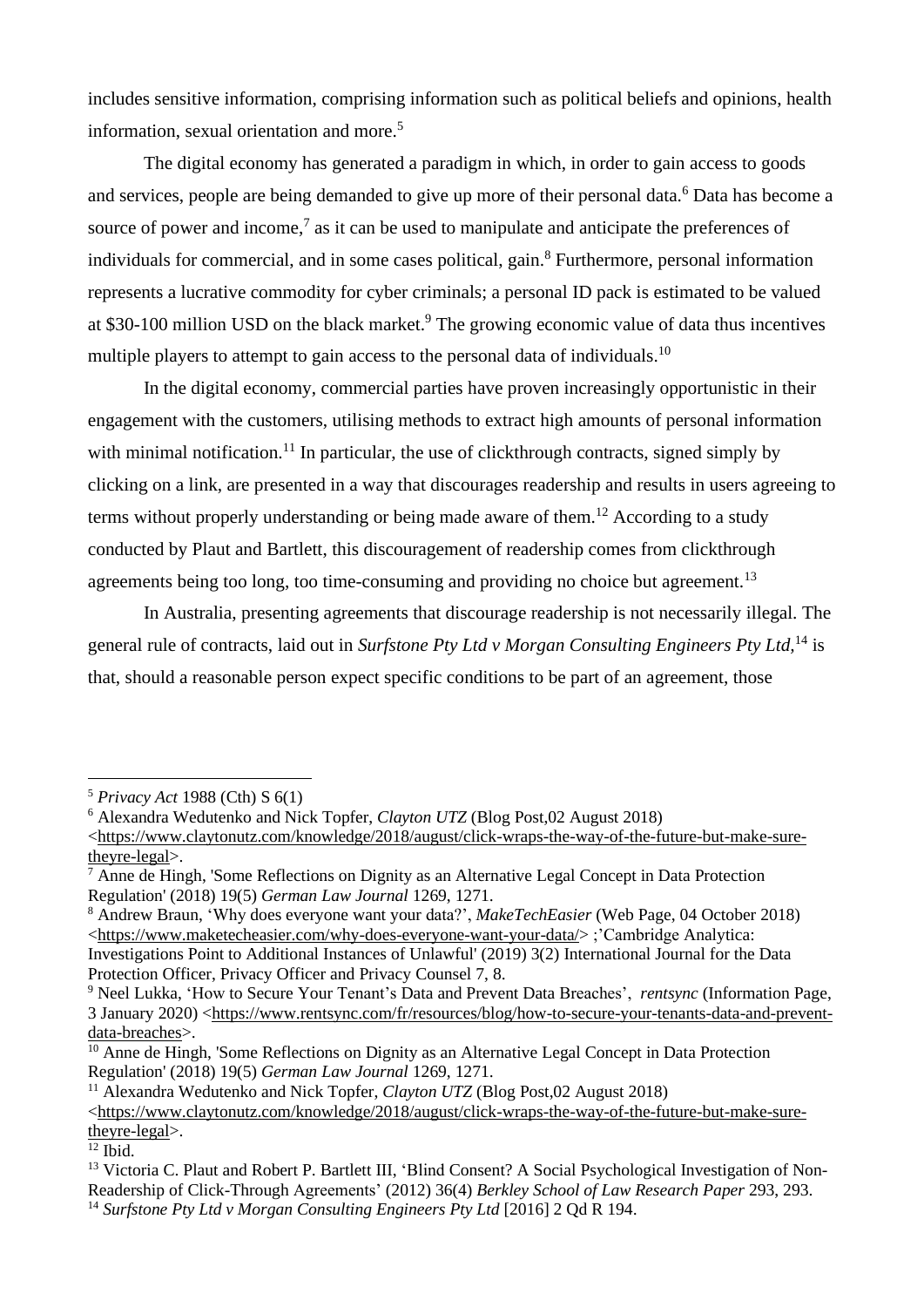conditions are valid.<sup>15</sup> Any condition of the agreement that could not be reasonably expected should be brought to the other party's attention.<sup>16</sup> However, with clickthrough contracts, the expectations and understanding of consumers has become difficult to demonstrate due to a lack of understanding of data practices.<sup>17</sup>

The transfer of data to third parties risks data security further compounds the issue, as this makes information more accessible and, thus, less secure.<sup>18</sup> There is no universal protection of data across the world, given the disparity in data law between different jurisdictions.<sup>19</sup> This means that when data crosses borders, it can be exposed to inconsistent data practices,  $^{20}$  with some jurisdictions falling below the standards of others. $21$ 

### III RISKS OF IMPROPER DATA PRACTICES

The excessive collection and storage of data means that when breaches occur, there are serious impacts on individuals and businesses. A pertinent case study is the Cambridge Analytica scandal. A private data analytics firm based in the UK, Cambridge Analytica was enlisted by the campaign team behind Donald Trump to utilise the data of millions of people in an attempt manipulate them for political gain.<sup>22</sup> Hundreds of thousands of Facebook users downloaded an application called, *thisisyourdigitallife*, in which they took a personality test and gave the consent for this information to be used for academic purposes.<sup>23</sup> Little was it known that the information of the test-takers' friend network would also be collected,  $24$  including sensitive information like private messages.  $25$  In total, the data of approximately 87 million Facebook users was harvested and analysed.<sup>26</sup>

<sup>15</sup> Alexandra Wedutenko and Nick Topfer, *Clayton UTZ* (Blog Post,02 August 2018)

[<sup>&</sup>lt;https://www.claytonutz.com/knowledge/2018/august/click-wraps-the-way-of-the-future-but-make-sure](https://www.claytonutz.com/knowledge/2018/august/click-wraps-the-way-of-the-future-but-make-sure-theyre-legal)[theyre-legal>](https://www.claytonutz.com/knowledge/2018/august/click-wraps-the-way-of-the-future-but-make-sure-theyre-legal).

 $16$  Ibid.

 $17$  Ibid.

<sup>18</sup> 'Risks and challenges of data access and sharing', *OECD iLibrary* (Web Page, 2019) [<https://www.oecd](https://www.oecd-ilibrary.org/sites/15c62f9c-en/index.html?itemId=/content/component/15c62f9c-en)[ilibrary.org/sites/15c62f9c-en/index.html?itemId=/content/component/15c62f9c-en>](https://www.oecd-ilibrary.org/sites/15c62f9c-en/index.html?itemId=/content/component/15c62f9c-en).

<sup>&</sup>lt;sup>19</sup> Gómez-Mera, L., Morin, J., & Van de Graaf, T., 'Regime Complexes' in F. Biermann & R. Kim (eds) *Architectures of Earth System Governance: Institutional Complexity and Structural Transformation* (Cambridge University Press, 2020) 137.

 $20$  Ibid.

<sup>&</sup>lt;sup>21</sup> Paul Lambert, 'Complying with the Data Protection Regime' (2018) 2(7) International Journal for the Data Protection Officer, Privacy Officer and Privacy Counsel 17, 20.

<sup>&</sup>lt;sup>22</sup> Carol Cadwalladr and Emma Graham-Harrison, 'Revealed: 50 million Facebook profiles harvested for Cambridge Analytica in major data breach', *The Guardian*, (News Post, 18 March 2018)

[<sup>&</sup>lt;https://www.theguardian.com/news/2018/mar/17/cambridge-analytica-facebook-influence-us-election>](https://www.theguardian.com/news/2018/mar/17/cambridge-analytica-facebook-influence-us-election).  $23$  Ibid.

 $24$  Ibid.

 $25$  Ibid.

<sup>&</sup>lt;sup>26</sup> Anne de Hingh, 'Some Reflections on Dignity as an Alternative Legal Concept in Data Protection Regulation' (2018) 19(5) *German Law Journal* 1269, 1271.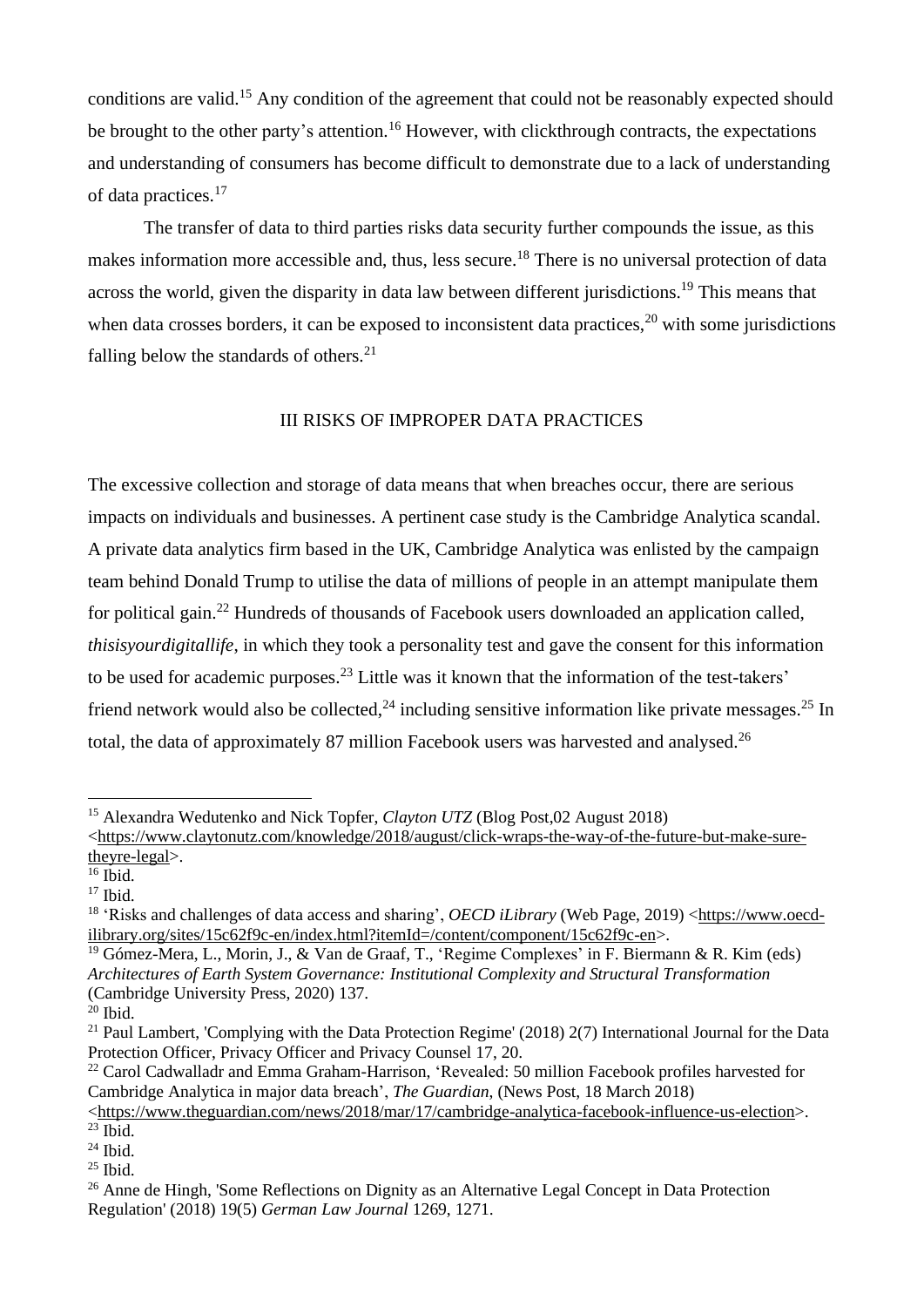This information was then used to target and influence Facebook users, through methods such as generated news articles, to influence their political opinions and, eventually, their votes.  $27$ What added to this issue was the lack of clarity as to whether any laws had been violated by Cambridge Analytica's conduct, due to ambiguous legislation and disparity in US state laws.<sup>28</sup> This ultimately detracted from an efficient and effective reprimand of Cambridge Analytica<sup>29</sup> This is far from an isolated incident. Similar data practices have occurred in European jurisdictions, such as the Candidati app in Italy, which took Facebook user information for political purposes without obtaining consent.<sup>30</sup>

Criminal behaviour also poses a data security threat, such as hacking, which is the act of compromising digital devices and networks through unauthorised access to an account or computer system.<sup>31</sup> In 2021 alone, a wide array of Australian businesses and organisations have been impacted by illegal hacking activity, including institutions as diverse as LinkedIn, NSW Health and Ray White, impacting thousands, and in some cases millions, of Australians.<sup>32</sup>

The risks associated with data breaches are serious. Not only can breaches lead to serious financial loss, reputational damage and business disruption,<sup>33</sup> but can lead to the identity theft of individuals, which is when a criminal uses another person's private information for money or other gain.<sup>34</sup> Thus, data breaches pose a severe threat to the privacy, integrity and financial wellbeing of both data handlers and private users.

# IV CURRENT PRACTICES IN THE RESIDENTIAL RENTAL MARKET

## A *The Role of Technology in the Rental Market*

The intersection of technology and irresponsible data practices threatens the data privacy of prospective tenants in the NT.

<sup>28</sup> John Frank Weaver, 'Everything Is Not Terminator: Using State Law against Deceptive Al's Use of Personal Data' (2018) 1(4) RAIL: The Journal of Robotics, Artificial Intelligence & Law 267, 270. <sup>29</sup> Alexandra Wedutenko and Nick Topfer, *Clayton UTZ* (Blog Post,02 August 2018)

[<https://www.claytonutz.com/knowledge/2018/august/click-wraps-the-way-of-the-future-but-make-sure](https://www.claytonutz.com/knowledge/2018/august/click-wraps-the-way-of-the-future-but-make-sure-theyre-legal)[theyre-legal>](https://www.claytonutz.com/knowledge/2018/august/click-wraps-the-way-of-the-future-but-make-sure-theyre-legal).

<sup>30</sup> 'Cambridge Analytica: Investigations Point to Additional Instances of Unlawful' (2019) 3(2) International Journal for the Data Protection Officer, Privacy Officer and Privacy Counsel 7.

<sup>31</sup> 'What is Hacking?', *Fortinet*, (Information Page)

<sup>34</sup> 'Identity Theft', *Australian Signals Directorate* (Web Page, 18 May 2020)

 $27$  Anne de Hingh, 'Some Reflections on Dignity as an Alternative Legal Concept in Data Protection Regulation' (2018) 19(5) *German Law Journal* 1269, 1271.

[<sup>&</sup>lt;https://www.fortinet.com/resources/cyberglossary/what-is-hacking>](https://www.fortinet.com/resources/cyberglossary/what-is-hacking).

<sup>32</sup> 'The Complete List of Data Breaches in Australia for 2018 - 2021', *Webber* (Information Page, 2021) [<https://www.webberinsurance.com.au/data-breaches-list#twentyone>](https://www.webberinsurance.com.au/data-breaches-list#twentyone).

<sup>33</sup> Geraldine Strawbridge, '5 Damaging Consequences of a Data Breach', *MetaCompliance* (Blog Post, 25 February 2020) [<https://www.metacompliance.com/blog/5-damaging-consequences-of-a-data-breach/>](https://www.metacompliance.com/blog/5-damaging-consequences-of-a-data-breach/).

[<sup>&</sup>lt;https://www.cyber.gov.au/acsc/view-all-content/threats/identity-theft>](https://www.cyber.gov.au/acsc/view-all-content/threats/identity-theft).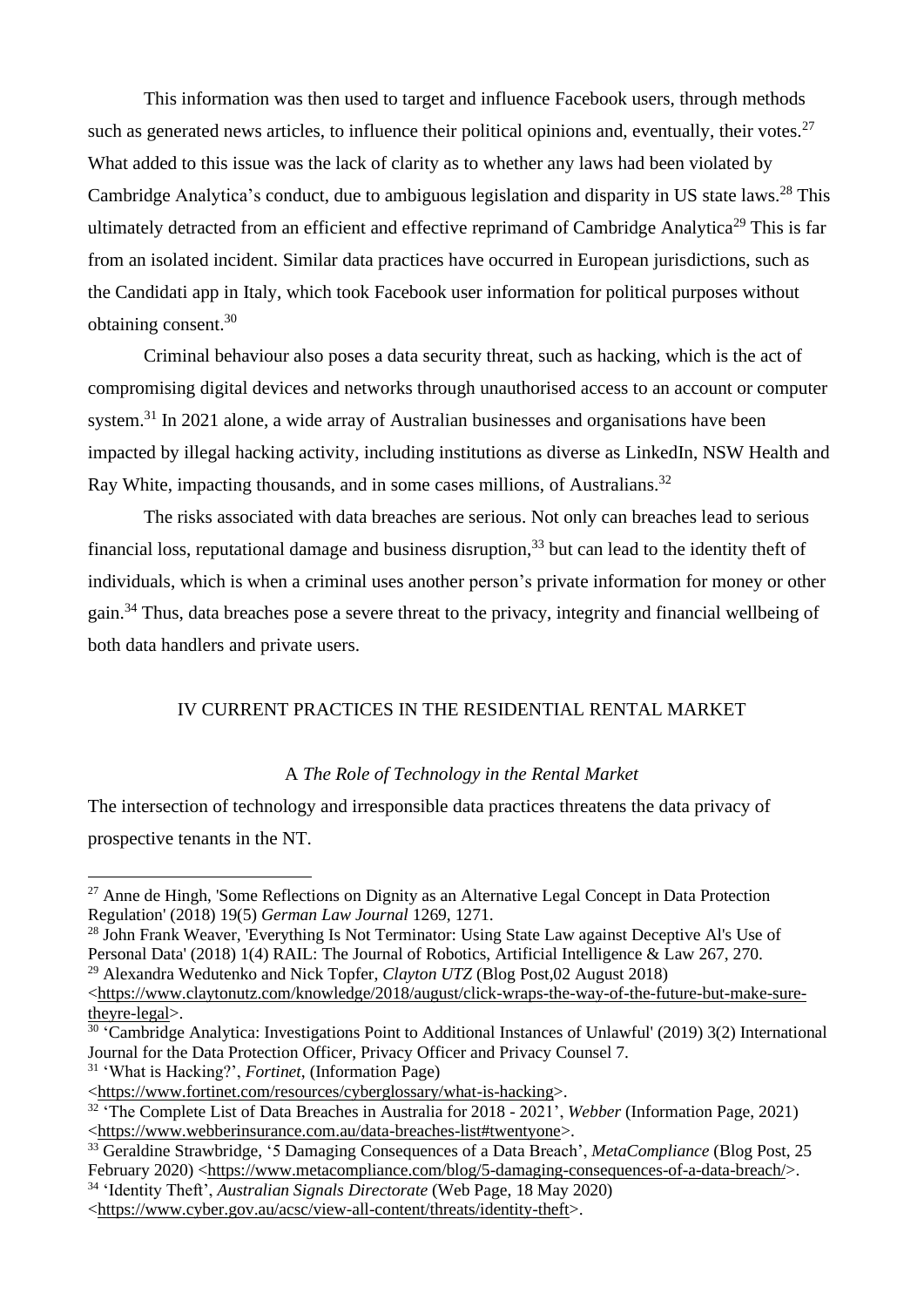Tenant portals are a pertinent example of the growing role of technology in the NT. These are mobile applications that act as all-in-one products that allow prospective tenants to gather their personal information and make applications.<sup>35</sup> They can eventually be used to monitor rent payments, submit maintenance orders and receive direct communication about their rental property.<sup>36</sup> Examples of tenant portals in the NT include the 'Owner and Property Portal' used by LJ Hooker Darwin<sup>37</sup> and the 'Property Portal' used by RealEstateCentral.<sup>38</sup>

# B *The Issue of Current Practices*

Poor data practices undermine the benefits of technology, as they expose prospective tenants to substantial data risk. Due to a lack of focus on this issue within the NT, there is limited identified research, policy or other literature regarding data privacy and residential tenancy. Thus it is difficult to gauge the frequency and magnitude of these practices in the NT. However, by looking at other jurisdictions, it is clear that these practices comprise a growing trend that can, and are likely to, affect the NT.

One practice that is certainly occurring in the Northern Territory is the demand of extensive personal information at the application stage of property negotiations. RealEstate NT asks applicants to provide:

- Drivers licence *or* passport.
- Copy of previous telephone or electricity bill in your name.
- A copy of pay slips.
- Personal references.
- Car registration.
- Current employer and previous employer.<sup>39</sup>

<sup>35</sup> Kaycee Miller, 'Do I really need a tenant portal for my renters?', *Rentec Direct*, (Blog Post, 14 January 2020) [<https://www.rentecdirect.com/blog/need-a-tenant-portal/>](https://www.rentecdirect.com/blog/need-a-tenant-portal/).

 $36$  Ibid.

<sup>37</sup> 'Owner and Tenant portals' *LJ Hooker Darwin* (Web Page)

[<sup>&</sup>lt;https://darwin.ljhooker.com.au/renting/owner-tenant-portals>](https://darwin.ljhooker.com.au/renting/owner-tenant-portals).

<sup>38</sup> 'Property Portal' *Real Estate Central* (Web Page)

[<sup>&</sup>lt;https://www.lookatmyproperty.com.au/389502/Account/Logon?type=1001>](https://www.lookatmyproperty.com.au/389502/Account/Logon?type=1001). <sup>39</sup> 'Tenancy Application' *Real Estate Northern Territory* (Information Document) [<https://approvednt.com.au/assets/uploads/Approved\\_Application\\_Form.pdf>](https://approvednt.com.au/assets/uploads/Approved_Application_Form.pdf).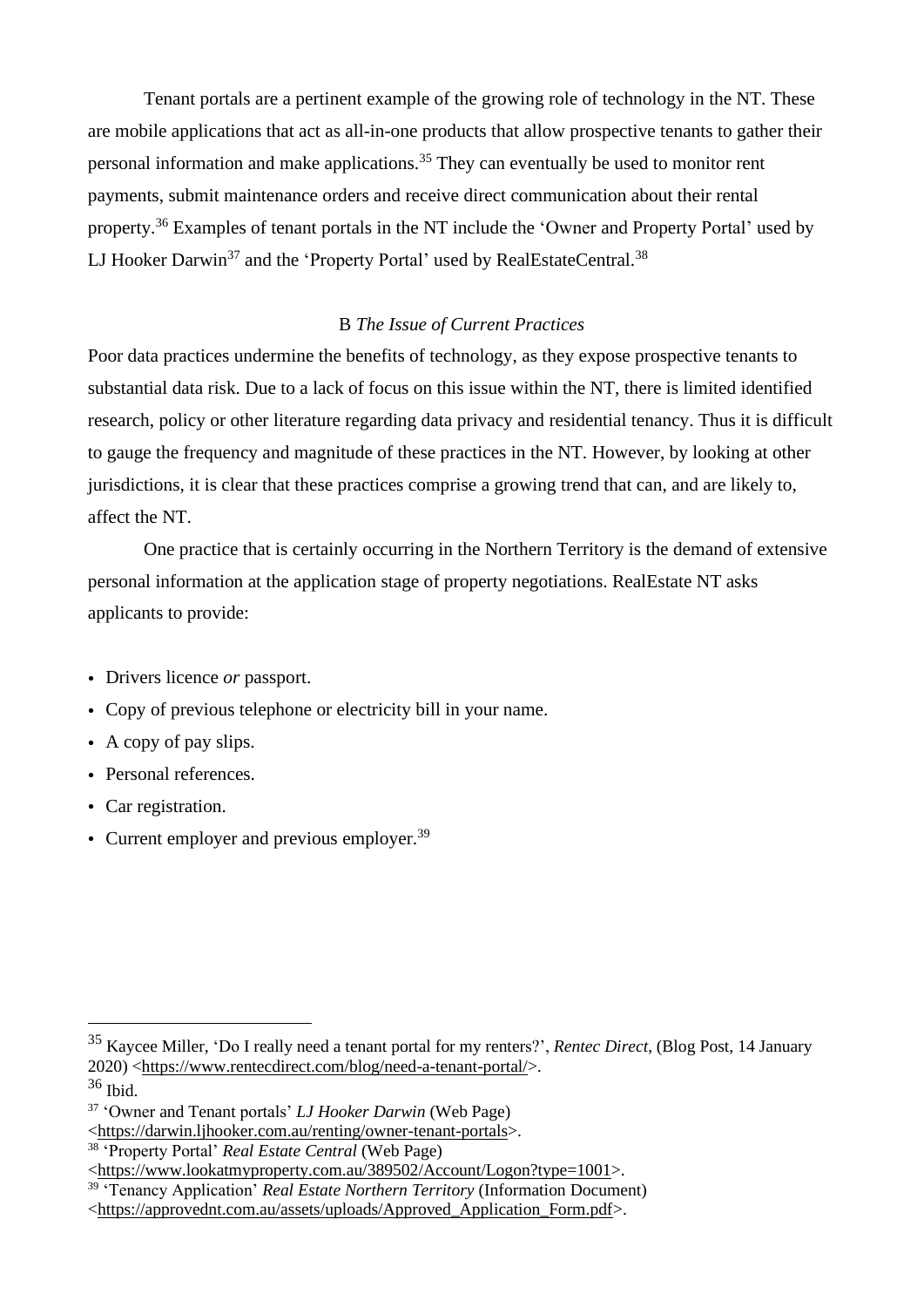Whilst this information is useful in allowing a landlord to choose their preferred tenant.<sup>40</sup> the fact that the majority of applicants will be rejected means that prospective tenants are often required to provide sensitive information to multiple property owners.<sup>41</sup> This often means that, even after rejection, the personal information of applicants are usually kept by landlords or real estate agents for extended periods after the application.<sup>42</sup> As previously mentioned, the presence of data in multiple locations makes it more difficult to secure.<sup>43</sup>

# C *Emerging Issues*

One growing trend in rental markets in general has been that landlords are asking for more detailed and intrusive information from prospective tenants. From jurisdictions like New Zealand, Ireland and Canada, there have been growing complaints from prospective tenants over the excessive amounts of data being asked by landlords, such as nationality, marital status, gender or banking history.<sup>44</sup> This issue is compounded by the fact that prospective tenants often feel that they have no choice, risking rejection if they do not comply.<sup>45</sup> In some cases, applicants are being pressured to submit their personal information before even viewing the property,<sup>46</sup> under the guise of "just in case you go for the property, we have your details".<sup>47</sup>

Furthermore, the passing of personal information to third parties is prolific in the private rental market. For example, the privacy policy of Ray White, which has a branch in the NT, flags that information concerning applicants may be shared with third parties in jurisdictions ranging

<sup>40</sup> 'How to Choose the Right Tenant for My Rental Property', *BuyMyPlace* (Blog Post) [<https://buymyplace.com.au/support/how-to-choose-the-right-tenant-for-my-rental](https://buymyplace.com.au/support/how-to-choose-the-right-tenant-for-my-rental-property?utm_source=google&utm_medium=organic)[property?utm\\_source=google&utm\\_medium=organic>](https://buymyplace.com.au/support/how-to-choose-the-right-tenant-for-my-rental-property?utm_source=google&utm_medium=organic).

<sup>41</sup> Rob Gibbons, 'Dealing with Potential Tenants in Light of GDPR', *bhsm* (Web Page, 2020) [<https://www.bhsm.ie/insights-news/dealing-with-potential-tenants-in-light-of-gdpr/>](https://www.bhsm.ie/insights-news/dealing-with-potential-tenants-in-light-of-gdpr/).  $42$  Ibid.

<sup>43</sup> 'Risks and challenges of data access and sharing', *OECD iLibrary* (Web Page, 2019) [<https://www.oecd](https://www.oecd-ilibrary.org/sites/15c62f9c-en/index.html?itemId=/content/component/15c62f9c-en)[ilibrary.org/sites/15c62f9c-en/index.html?itemId=/content/component/15c62f9c-en>](https://www.oecd-ilibrary.org/sites/15c62f9c-en/index.html?itemId=/content/component/15c62f9c-en).

<sup>44</sup> Rob Gibbons, 'Dealing with Potential Tenants in Light of GDPR', *bhsm* (Web Page, 2020)

[<sup>&</sup>lt;https://www.bhsm.ie/insights-news/dealing-with-potential-tenants-in-light-of-gdpr/>](https://www.bhsm.ie/insights-news/dealing-with-potential-tenants-in-light-of-gdpr/); Melanie Carrol, 'Privacy Commissioner concerned landlords may be seeking too much information' *Stuff* (News Report, 04 February 2021) [<https://www.stuff.co.nz/business/property/124136581/privacy-commissioner-concerned](https://www.stuff.co.nz/business/property/124136581/privacy-commissioner-concerned-landlords-may-be-seeking-too-much-information)[landlords-may-be-seeking-too-much-information>](https://www.stuff.co.nz/business/property/124136581/privacy-commissioner-concerned-landlords-may-be-seeking-too-much-information); Richard Zussman, 'Landlords are collecting too much personal info on renters: privacy commissioner' *Global News Canada*

[<sup>&</sup>lt;https://globalnews.ca/news/4099439/landlords-are-collecting-too-much-personal-info-on-renters-privacy](https://globalnews.ca/news/4099439/landlords-are-collecting-too-much-personal-info-on-renters-privacy-commissioner/)[commissioner/>](https://globalnews.ca/news/4099439/landlords-are-collecting-too-much-personal-info-on-renters-privacy-commissioner/).

<sup>45</sup> Rob Gibbons, 'Dealing with Potential Tenants in Light of GDPR', *bhsm* (Web Page, 2020) [<https://www.bhsm.ie/insights-news/dealing-with-potential-tenants-in-light-of-gdpr/>](https://www.bhsm.ie/insights-news/dealing-with-potential-tenants-in-light-of-gdpr/).

<sup>46</sup> 'GDPR compliance for landlords', *PG McMahon* (Web Page 18 July 2019)

[<sup>&</sup>lt;https://www.pgmcmahon.com/gdpr-compliance-for-landlords/>](https://www.pgmcmahon.com/gdpr-compliance-for-landlords/).

<sup>47</sup> David Smith, 'Collecting Data From Prospective Tenants and Property Purchasers', *jmw* (Information Page, 1 July 2021) <https://www.imw.co.uk/services-for-business/commercial-litigation-dispute[resolution/blog/collecting-data-prospective-tenants-and-property-purchasers>](https://www.jmw.co.uk/services-for-business/commercial-litigation-dispute-resolution/blog/collecting-data-prospective-tenants-and-property-purchasers).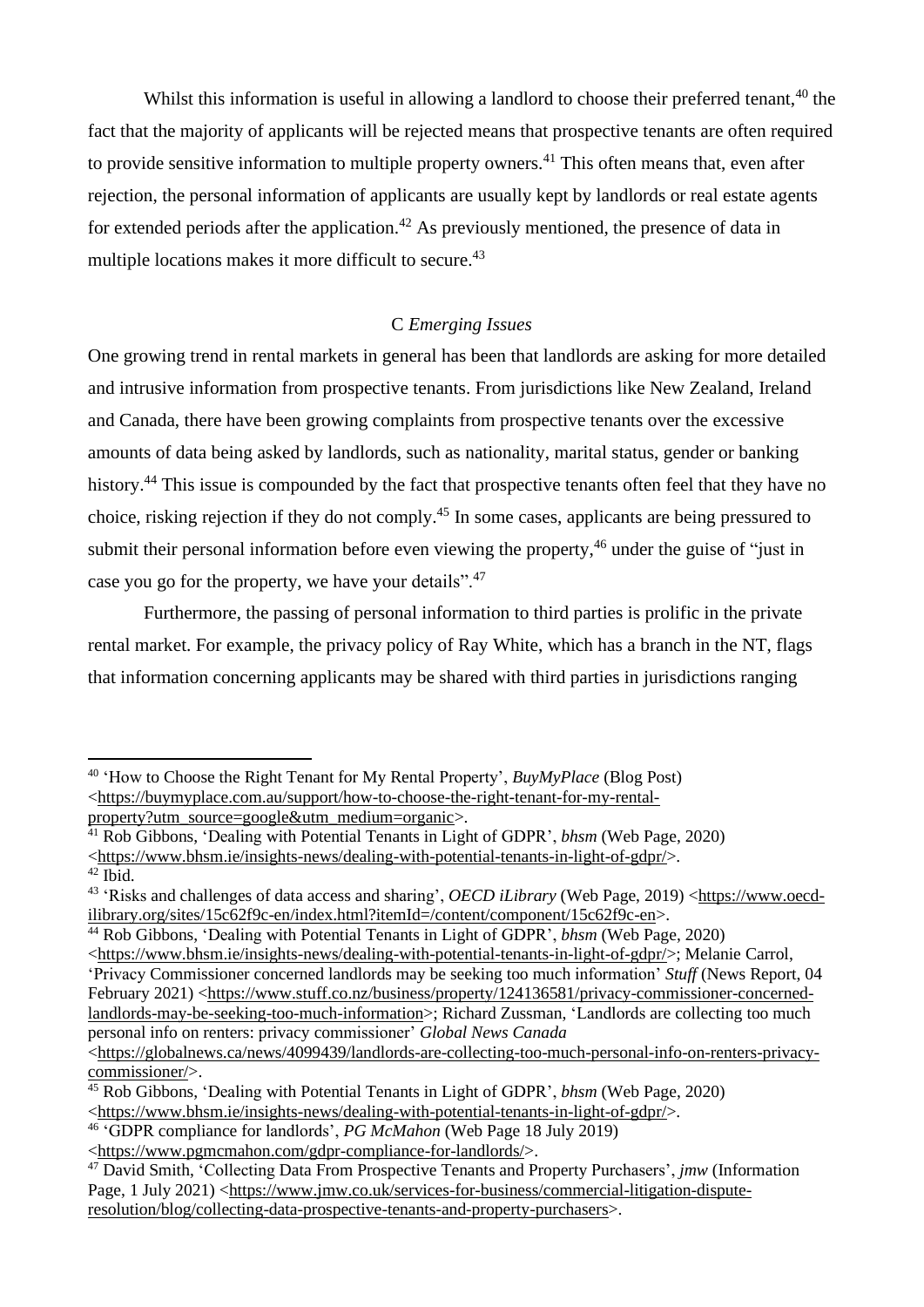from the United States, China and the Middle East.<sup>48</sup> Similar practices are done by other RealEstate firms.<sup>49</sup> Whilst an applicant is at the liberty to request that this information be deleted,<sup>50</sup> this is unlikely to occur given that this essentially pulls them out of the application process.

## D *Growing Risks*

The current and emerging practices in the rental market pose a marked risk for data security in the NT. Information gathered in tenancy applications is often the same as the information sought by commercial parties and hackers.<sup>51</sup> Thus, the collection of copious amounts of personal information in current tenancy applications, coupled with the growing demand for information that oversteps privacy boundaries, violates privacy and generates serious risks. Even though some of these practices are not currently prolific in the NT, they cannot be dismissed.

## V LAW SURROUNDING CURRENT PRACTICES

#### A *NT Legislation*

Whilst the current legislation in Australia and the NT offer some guidelines for responsible data practices, the legislation needs to be further developed. The *Residential Tenancy Act* 1999 (NT) offers limited guidance on this issue. Sections 127, 128 and 129 of the Act limit the amount of information that can be put on tenancy databases, however no standards are set for the kind of information that can be requested in tenancy applications.<sup>52</sup>

#### B *Federal Legislation*

The *Privacy Act* 1988 (Cth), which applies to the NT, sets more explicit standards. The *Privacy Act* applies to organisations with an annual turnover of more than \$3 million.<sup>53</sup> This means that real estate agencies are likely to be included, however, it is unclear whether tenancy registration

<sup>48</sup> 'Privacy Policy', *Ray White* (Web Page, 2015) [<https://www.raywhite.com/privacy/>](https://www.raywhite.com/privacy/).

<sup>49</sup> 'LJ Hooker Privacy Policy', *LJ Hooker* (Web Page) [<https://www.ljhooker.com.au/privacy-policy>](https://www.ljhooker.com.au/privacy-policy); 'Privacy Policy', *[RealEstate.com.au](http://realestate.com.au/)*, (Web Page, 2021) [<https://about.realestate.com.au/privacy/>](https://about.realestate.com.au/privacy/); 'Privacy Policy', *Stone Real Estate* (Web Page) [<https://www.stonerealestate.com.au/privacy-policy/>](https://www.stonerealestate.com.au/privacy-policy/).

 $50$  Ibid.

<sup>51</sup> Neel Lukka, 'How to Secure Your Tenant's Data and Prevent Data Breaches', *rentsync* (Information Page, 3 January 2020) [<https://www.rentsync.com/fr/resources/blog/how-to-secure-your-tenants-data-and](https://www.rentsync.com/fr/resources/blog/how-to-secure-your-tenants-data-and-prevent-data-breaches)[prevent-data-breaches>](https://www.rentsync.com/fr/resources/blog/how-to-secure-your-tenants-data-and-prevent-data-breaches); Carol Cadwalladr and Emma Graham-Harrison, 'Revealed: 50 million Facebook profiles harvested for Cambridge Analytica in major data breach', *The Guardian*, (News Post, 18 March 2018) [<https://www.theguardian.com/news/2018/mar/17/cambridge-analytica-facebook-influence-us](https://www.theguardian.com/news/2018/mar/17/cambridge-analytica-facebook-influence-us-election)[election>](https://www.theguardian.com/news/2018/mar/17/cambridge-analytica-facebook-influence-us-election).

<sup>52</sup> *Residential Tenancy Act* 1999 (NT), s127, 128, 129.

<sup>53</sup> *Privacy Act* 1988 (Cth), s 6.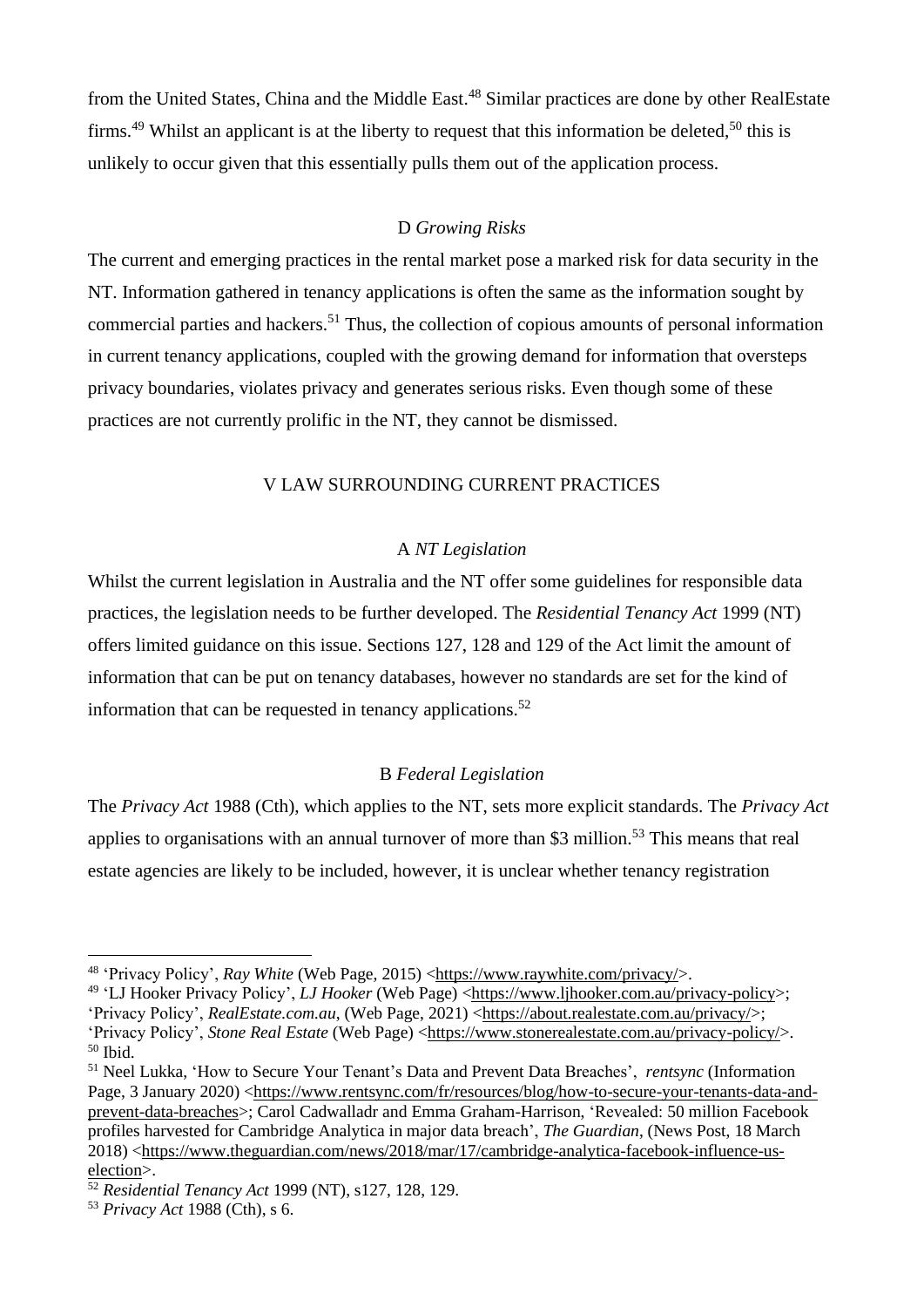websites would be as well.<sup>54</sup> The thirteen privacy principles, outlined in Schedule 1 of the Act, requires that relevant businesses handle data in an open, transparent and secure way.<sup>55</sup> This means that real estate agents to whom the Act applies can only collect information that is strictly necessary, limited to information that will help select a preferred tenant.<sup>56</sup> Furthermore, relevant real estate agents must explain why information is being collected, what happens to the information and who the information is being disclosed to.<sup>57</sup>

The *Privacy Act* is, however, limited. The \$3 million annual turnover threshold means that not all agents and landlords are included under the Act. Furthermore, the Act provides no exhaustive definition of what information is necessary for selecting a preferred tenant, leaving unclear parameters.

## C *Legislation of other Australian Jurisdictions*

Other Australian jurisdictions present useful models for the NT. In Victoria, the *Residential Tenancy Amendment Act* 2018 (Vic), which amended the *Residential Tenancy Act* 1997 (Vic), adds more stringent controls on the kind of information that can be asked in tenancy applications. Section 30B explicitly restricts the amount of personal information allowed in a residential tenancy application, only allowing information that is necessary for evaluating the suitability of an applicant.<sup>58</sup> Again, the issue here is that there is no comprehensive definition of what is considered 'necessary' in this context. As the Amendment only commenced in March 2021, the kind of precedent that this sets in Victoria is unclear,<sup>59</sup> however it is nonetheless useful in directly addressing data privacy in the residential rental market.

#### VI APPLYING DATA MINIMISATION TO TENANCY APPLICATIONS

In order to consider how to implement data minimisation in the NT it is useful to consider developments elsewhere. This section looks to the *General Data Protection Regulation* 2016 (European Union) (GDPR) and the recent developments in its application in Ireland, to emphasise that data minimisation should be integral to law reform. The GDPR establishes strict standards

<sup>54</sup> 'Tenancy', *Office of the Australian Information Commission* (Web Page) [<https://www.oaic.gov.au/privacy/your-privacy-rights/tenancy>](https://www.oaic.gov.au/privacy/your-privacy-rights/tenancy).

<sup>55</sup> *Privacy Act* 1988 (Cth), s 6.

<sup>56</sup> 'Tenancy', *Office of the Australian Information Commission* (Web Page) [<https://www.oaic.gov.au/privacy/your-privacy-rights/tenancy>](https://www.oaic.gov.au/privacy/your-privacy-rights/tenancy).

 $57$  Ibid.

<sup>58</sup> *Residential Tenancy Amendment Act* 2018 (Vic), s 30B.

<sup>59</sup> 'Residential Tenancies Regulations 2020 - Regulatory Impact Statement', *Consumer Affairs Victoria* (Web Page, 5 April 2021) [<https://www.consumer.vic.gov.au/resources-and-tools/legislation/public-consultations](https://www.consumer.vic.gov.au/resources-and-tools/legislation/public-consultations-and-reviews/residential-tenancies-regulations-2020-regulatory-impact-statement)[and-reviews/residential-tenancies-regulations-2020-regulatory-impact-statement>](https://www.consumer.vic.gov.au/resources-and-tools/legislation/public-consultations-and-reviews/residential-tenancies-regulations-2020-regulatory-impact-statement).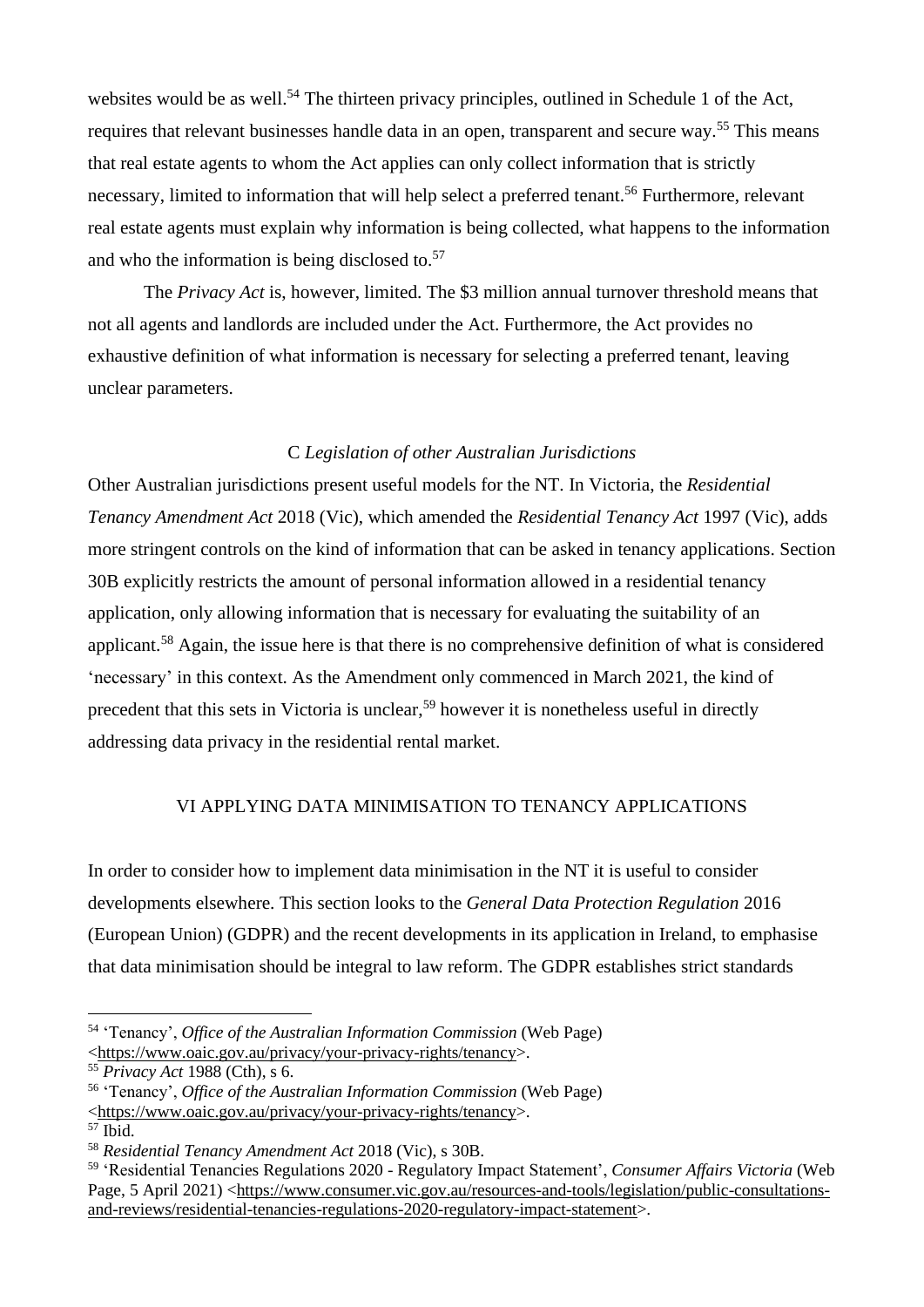regarding the way in which data handlers can process the data in the EU. Article 5 stipulates that data must be processed fairly and transparently, that it must be used for explicit and limited purposes, and be reasonably secured.<sup>60</sup> The full impacts of the GDPR are still uncertain, although the way that it will reshape the private rental market has recently come to attention.

The Data Protection Commission (DPC) of Ireland comprehensively developed the application of the GDPR on the private rental market in its *Guidance on Requesting Data from Prospective Tenants* report. The report asserts that although Article 6 of the GDPR outlines consent as a necessary aspect of data collection, in the context of the landlord-applicant relationship, consent is not sufficient given the relationship's asymmetrical nature.<sup>61</sup> Ultimately, an applicant is not in a position to refuse providing excessive amounts of information, as their application may simply be rejected.<sup>62</sup> Therefore, the rental market specifically requires stricter guidelines for data collection.

With regard to the information necessary for choosing the preferred tenant, the DPC referred to Article 5(1)(C) of the GDPR, which outlines the principle of data minimisation: information that is provided must be "adequate, relevant and limited to what is necessary in relation to the purposes for which they are processed". With regards to tenancy applications, the report states that the amount of personal data provided in an application should be significantly less than when entering a tenancy agreement;<sup>63</sup> in particular, the extensive collection of financial statements, utility bills, references, and other information should not be collected until a preferred tenant has been identified and a formal offer made.<sup>64</sup>

This interpretation of data minimisation renders a lot of the personal information provided in current tenant applications excessive and against the interest of private individuals.<sup>65</sup> However, whilst the report outlines the ways in which current practices are unacceptable, it does little to provide a comprehensive alternative. As the DPC if the only authority that has issued a comprehensive report on the implications of the GDPR on residential tenancy applications, there is limited guidance on the alternatives.

- $62$  Ibid.
- <sup>63</sup> Ibid, 3.
- $64$  Ibid.

<sup>60</sup> *General Data Protection Regulation* 2016 (European Union), art 5.

<sup>61</sup> *Guidance on Requesting Personal Data from Prospective Tenants* (Data Protection Commission of Ireland Report, July 2019), 2.

<sup>65</sup> Ibid, 4.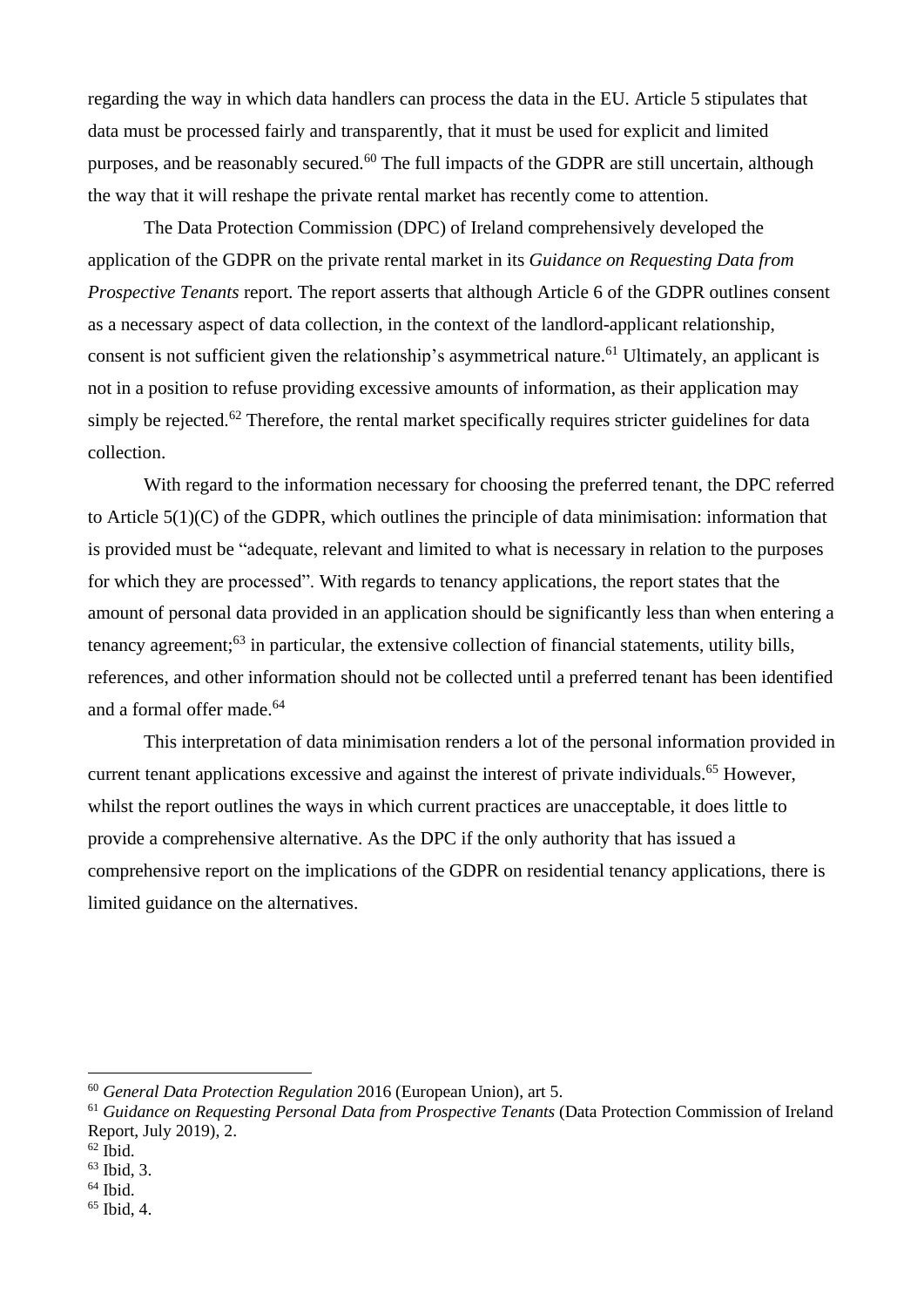## VII IMPLEMENTING DATA MINIMISATION IN THE NORTHERN TERRITORY

Applying the lens of data minimisation highlights the need for law reform in the NT, as well as other Australian jurisdictions. For example, although Victoria has stringent standards on what kind of information may be asked, the DPC would deem current standards insufficient, given that tenancy applications in Victoria still include excessive amounts of personal information.<sup>66</sup>

Implementing data minimisation requires practical considerations. In an interview with a property investment manager based in Queensland, it was stated that if no personal information is submitted at all, there would be several barriers for the effective choosing of the preferred tenant.<sup>67</sup> This reflects the general reality facing landlords; they have an interest in avoiding problematic tenants, at the risk of incurring serious costs, such as property damage or unpaid rent.<sup>68</sup> The interviewee further stated that landlords ultimately need to know whether a prospective tenant is capable of paying rent, which requires knowledge of stable income, with previous rental history being desirable.<sup>69</sup> Whilst interpersonal interaction was flagged as a valid means of gauging whether a prospective tenant would be the right fit for a property,<sup>70</sup> it was stated that this provides an insufficient understanding of the financial risk of a tenant.<sup>71</sup>

Thus, the question is, where should the line be drawn? By striking a balance between the societal need for data minimisation and the need of property owners to distinguish between tenancy applicants, some general standards can be created. Ultimately, the landlord needs to know the financial situation of the applicant without gaining excessive information. In this case, perhaps the only information provided at the application stage should be proof of employment, salary and rental history. This would provide a comprehensive understanding of an applicant's financial information, whilst precluding other information such as utility bills, vehicle registration and identity documents, which could be provided later on as a means of confirming the identity of the preferred applicant.

A comprehensive enforcement mechanism is essential for such standards. Under the *Privacy Act,* breaches can warrant signifiant fines, with s 13G fining 2000 penalty units for serious or repeated inferences with privacy.<sup>72</sup> Fines are also implemented under the GDPR, with some fines

<sup>66</sup> *Residential rental application* (Consumer Affairs Victoria).

<sup>67</sup> Interview with *Anonymous* (Callum Bryan, Phone Interview, 7 October).

<sup>68</sup> 'How to Choose the Right Tenant For Your Investment Property', *Benchmark* (Web Page) [<https://benchmarkpm.com.au/choose-the-right-tenant/>](https://benchmarkpm.com.au/choose-the-right-tenant/).

<sup>69</sup> Interview with *Anonymous* (Callum Bryan, Phone Interview, 7 October)

<sup>70</sup> 'How to Choose the Right Tenant for My Rental Property', *buymyplace* (Web Page) [<https://buymyplace.com.au/support/how-to-choose-the-right-tenant-for-my-rental](https://buymyplace.com.au/support/how-to-choose-the-right-tenant-for-my-rental-property?utm_source=google&utm_medium=organic)[property?utm\\_source=google&utm\\_medium=organic>](https://buymyplace.com.au/support/how-to-choose-the-right-tenant-for-my-rental-property?utm_source=google&utm_medium=organic).

<sup>71</sup> Interview with *Anonymous* (Callum Bryan, Phone Interview, 7 October)

<sup>72</sup> *Privacy Act* 1988 (Cth), s 13 G (Note: a penalty unit is currently valued at \$210AU- 'CRIMES ACT 1914

<sup>-</sup> SECT 4AA' Commonwealth Consolidated Acts' (Legislation Page)

[<sup>&</sup>lt;http://www5.austlii.edu.au/au/legis/cth/consol\\_act/ca191482/s4aa.html>](http://www5.austlii.edu.au/au/legis/cth/consol_act/ca191482/s4aa.html).)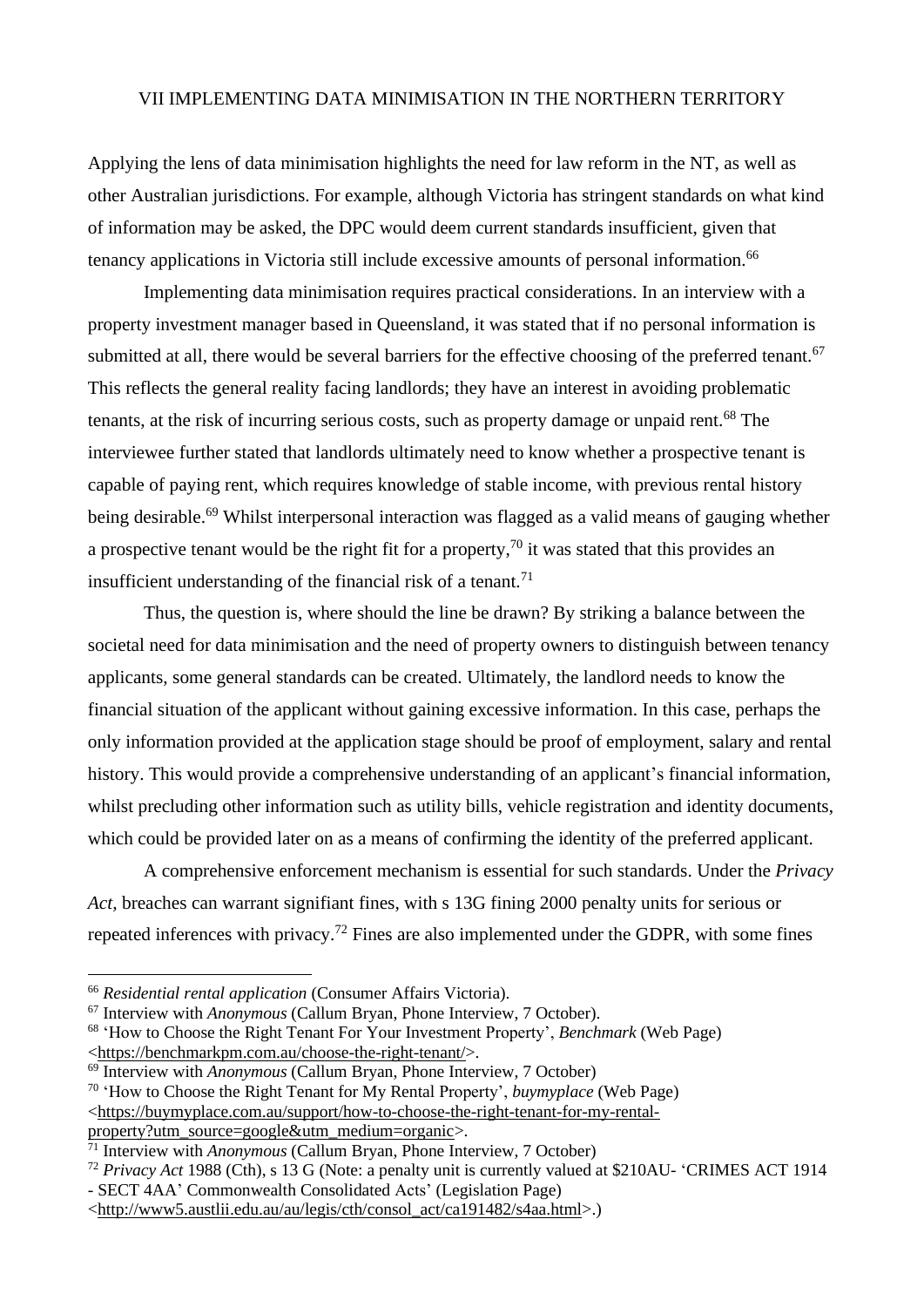costing millions of dollars.<sup>73</sup> Another punishment under the GDPR has been deleting information databases, removing an essential asset for data handlers.<sup>74</sup> These methods should be considered when reforming NT legislation, as they could provide useful ways of incentivising and enforcing standards.

In the NT, a larger array of data handlers should be included under the law; landlords and agents that make under \$3 million annually should also be included. Legislation should minimise the amount of data that can be collected and require that data be held correctly and securely.<sup>75</sup> This should require data handlers to formalise cybersecurity policies and emergency plans regarding data they hold.<sup>76</sup> Furthermore, data handlers should be required to immediately report when data breaches occur.<sup>77</sup>

One of the most pervasive issues regarding breaches of data privacy has been that the laws are often unclear in there application, as discussed in the Cambridge Analytica case.<sup>78</sup> Thus, NT law must make explicit the standards to be maintained and the parties held accountable. This could be helped by issuing a guide on the privacy standards that apply, similar to that issued by the Privacy Commissioner in New Zealand.<sup>79</sup>

The transfer of data between jurisdictions must also be addressed. UK data handlers face this issue when transferring data to the US, which has less stringent data protection laws.<sup>80</sup> To resolve this, any data transferred to the US is subject to security conditions, such as contracts between data handlers within and without the UK that guarantee that certain standards be upheld. $81$ This issue will be faced by the NT once it has enacted its reforms. Whilst this calls for greater reform across all Australian jurisdictions, the NT should in the meantime employ a strategy that holds third parties to certain data standards.

#### VIII CONCLUSION

<sup>73</sup>Paul Lambert, 'Complying with the Data Protection Regime' (2018) 2(7) International Journal for the Data Protection Officer, Privacy Officer and Privacy Counsel 17, 17.

 $74$  Ibid.

<sup>75</sup> 'Why your tenant's privacy policy matters: protecting your tenants and yourself', *Reliable Water Services* (Web Page, 20 February 2020) [<https://reliablewater247.com/tenant-privacy-policy-matters-protect-your](https://reliablewater247.com/tenant-privacy-policy-matters-protect-your-tenants/)[tenants/>](https://reliablewater247.com/tenant-privacy-policy-matters-protect-your-tenants/).

<sup>76</sup> 'Cybersecurity 101: What property managers & landlords need to know- Part 2', *Buildium* (Information Page, 20 April 2017) [<https://www.buildium.com/blog/cybersecurity-for-property-managers-2/>](https://www.buildium.com/blog/cybersecurity-for-property-managers-2/).

<sup>77</sup> Paul Lambert, 'Complying with the Data Protection Regime' (2018) 2(7) International Journal for the Data Protection Officer, Privacy Officer and Privacy Counsel 17, 17.

<sup>&</sup>lt;sup>78</sup> John Frank Weaver, 'Everything Is Not Terminator: Using State Law against Deceptive Al's Use of Personal Data' (2018) 1(4) RAIL: The Journal of Robotics, Artificial Intelligence & Law 267, 269.

<sup>79</sup> *Privacy Act Guidance for Landlords and Tenants* (Privacy Commissioner New Zealand, August 2019)

<sup>&</sup>lt;sup>80</sup> Paul Lambert, 'Complying with the Data Protection Regime' (2018) 2(7) International Journal for the Data Protection Officer, Privacy Officer and Privacy Counsel 17, 20.

 $81$  Ibid.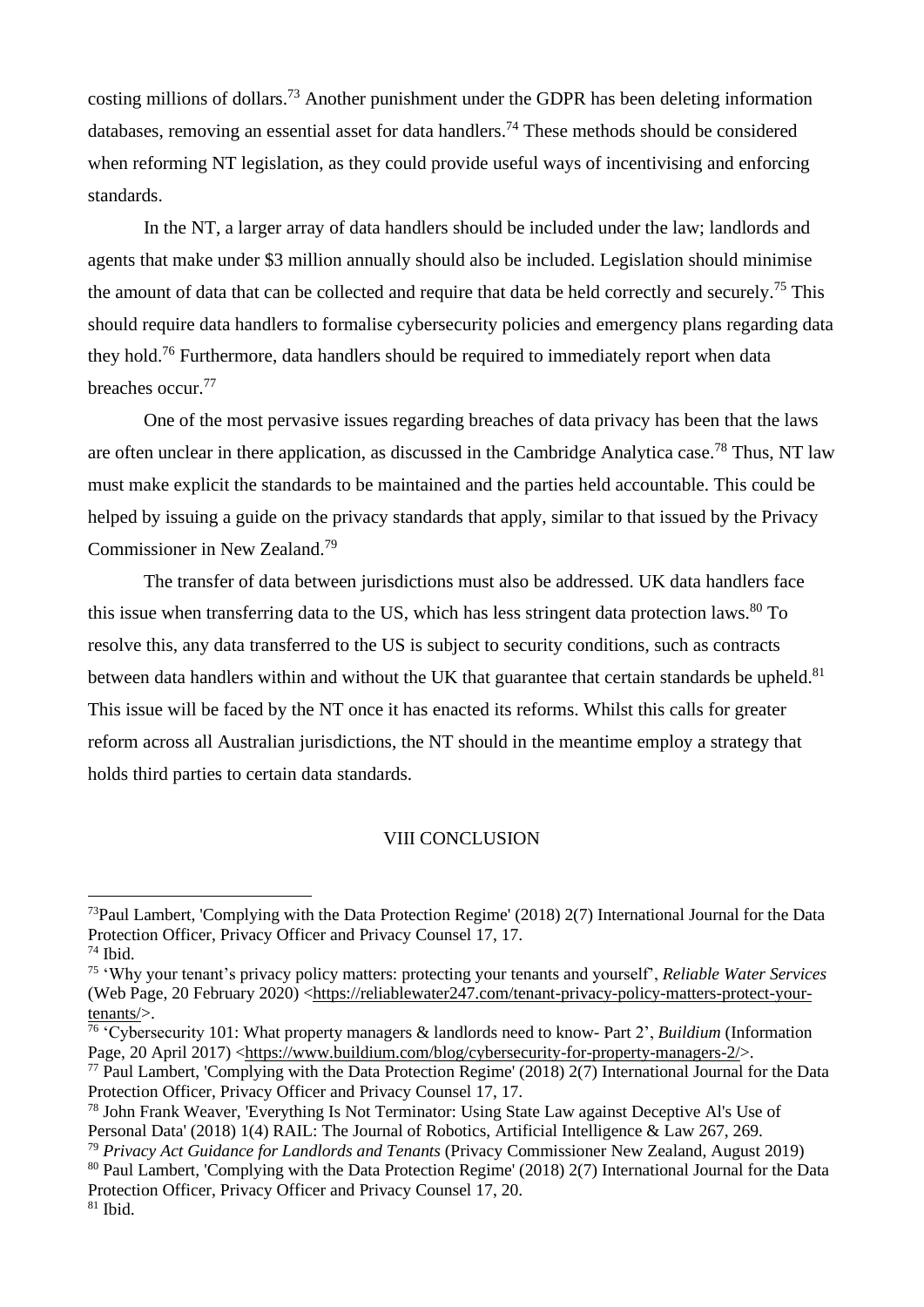Undoubtedly more research is needed to develop a tenancy privacy framework in the NT. Any law reform should involve consultation with NT tenants, as well as NT landlords and real estate agents. Considering the issue of data transfer between jurisdictions, a multilateral mindset is essential; there needs to be communication between stakeholders and policy-makers across Australian states and territories. Now more than ever, the NT needs to set clear standards for its data practices, to protect prospective tenants and landlords alike from serious security threats.

## BIBLIOGRAPHY

#### A *Articles/Books/Reports*

- 'Cambridge Analytica: Investigations Point to Additional Instances of Unlawful' (2019) 3(2) *International Journal for the Data Protection Officer, Privacy Officer and Privacy Counsel* 7
- *Guidance on Requesting Personal Data from Prospective Tenants* (Data Protection Commission of Ireland Report, July 2019)
- de Hingh, Anne, 'Some Reflections on Dignity as an Alternative Legal Concept in Data Protection Regulation' (2018) 19(5) *German Law Journal* 1269
- Lambert, Paul, 'Complying with the Data Protection Regime' (2018) 2(7) International Journal for the Data Protection Officer, Privacy Officer and Privacy Counsel 17
- Plaut, Victoria C. and Bartlett III, Robert P. , 'Blind Consent? A Social Psychological Investigation of Non-Readership of Click-Through Agreements' (2012) 36(4) *Berkley School of Law Research Paper* 29
- Weaver, John Frank, 'Everything Is Not Terminator: Using State Law against Deceptive Al's Use of Personal Data' (2018) 1(4) RAIL: The Journal of Robotics, Artificial Intelligence & Law 267

#### B *Cases*

• *Surfstone Pty Ltd v Morgan Consulting Engineers Pty Ltd* [2016] 2 Qd R 194

C *Legislation*

• *Privacy Act* 1988 (Cth)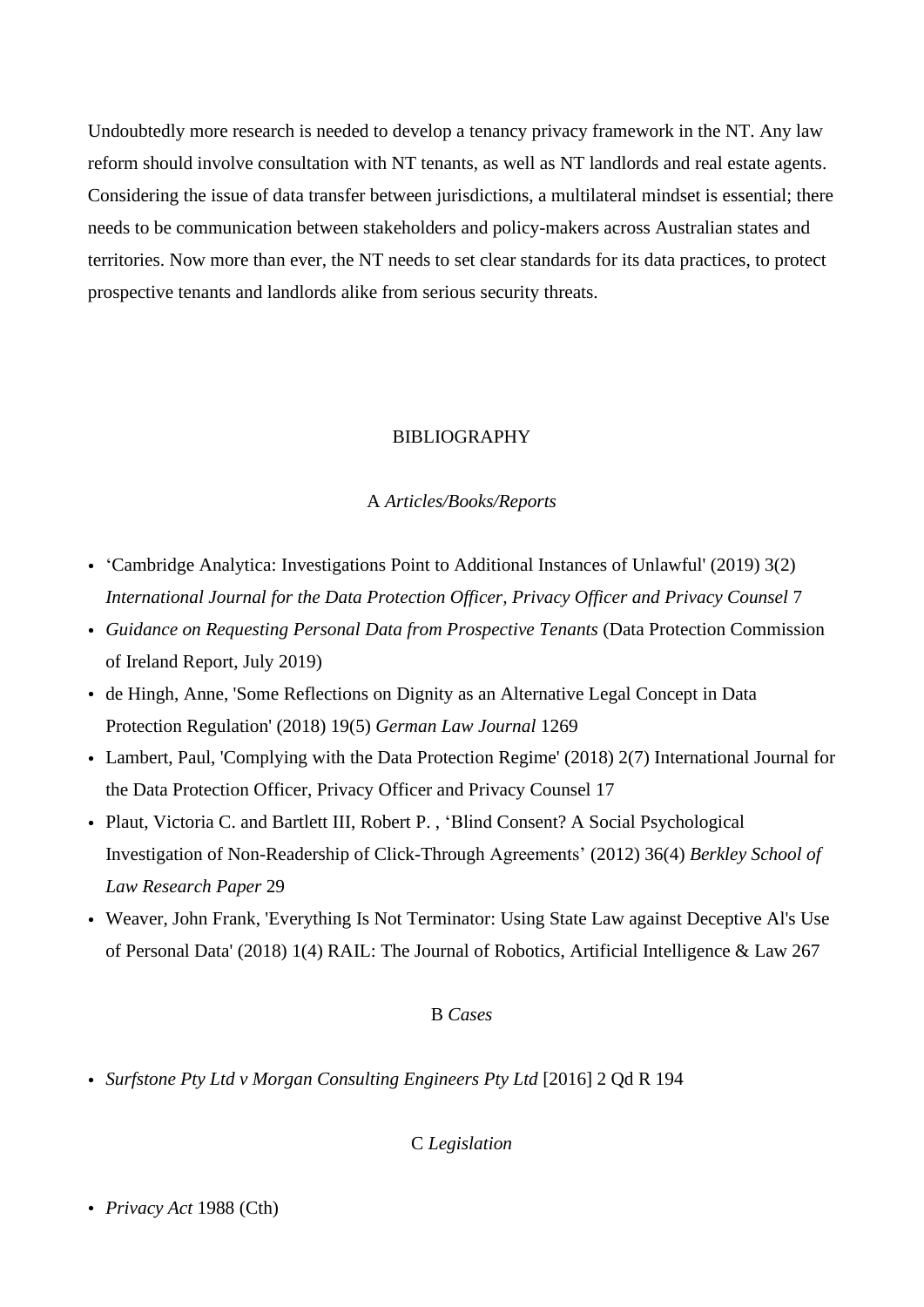- *General Data Protection Regulation* 2016 (European Union)
- *Residential Tenancy Amendment Act* 2018 (Vic)
- *Residential Tenancy Act* 1997 (Vic)

## D *Other*

- Alexandra Wedutenko and Nick Topfer, *Clayton UTZ* (Blog Post,02 August 2018) [<https://www.claytonutz.com/knowledge/2018/august/click-wraps-the-way-of-the-future-but](https://www.claytonutz.com/knowledge/2018/august/click-wraps-the-way-of-the-future-but-make-sure-theyre-legal)[make-sure-theyre-legal>](https://www.claytonutz.com/knowledge/2018/august/click-wraps-the-way-of-the-future-but-make-sure-theyre-legal)
- *Australia's Tech Future* (Australian Government, December 2018)
- 'The concept of the digital economy', *Australian Law Reform Commission* (Government Publication, 04 June 2013) [<https://www.alrc.gov.au/publication/copyright-and-the-digital](https://www.alrc.gov.au/publication/copyright-and-the-digital-economy-dp-79/3-policy-context-of-the-inquiry/the-concept-of-the-digital-economy/)[economy-dp-79/3-policy-context-of-the-inquiry/the-concept-of-the-digital-economy/>](https://www.alrc.gov.au/publication/copyright-and-the-digital-economy-dp-79/3-policy-context-of-the-inquiry/the-concept-of-the-digital-economy/)
- 'Identity Theft', *Australian Signals Directorate* (Web Page, 18 May 2020) [<https://www.cyber.gov.au/acsc/view-all-content/threats/identity-theft>](https://www.cyber.gov.au/acsc/view-all-content/threats/identity-theft)
- 'How to Choose the Right Tenant For Your Investment Property', *Benchmark* (Web Page) [<https://benchmarkpm.com.au/choose-the-right-tenant/>](https://benchmarkpm.com.au/choose-the-right-tenant/)
- Braun, Andrew, 'Why does everyone want your data?', *MakeTechEasier* (Web Page, 04 October 2018) [<https://www.maketecheasier.com/why-does-everyone-want-your-data/>](https://www.maketecheasier.com/why-does-everyone-want-your-data/)
- 'Cybersecurity 101: What property managers & landlords need to know- Part 2', *Buildium* (Information Page, 20 April 2017) [<https://www.buildium.com/blog/cybersecurity-for-property](https://www.buildium.com/blog/cybersecurity-for-property-managers-2/)[managers-2/>](https://www.buildium.com/blog/cybersecurity-for-property-managers-2/)
- 'How to Choose the Right Tenant for My Rental Property', *BuyMyPlace* (Blog Post) [<https://buymyplace.com.au/support/how-to-choose-the-right-tenant-for-my-rental](https://buymyplace.com.au/support/how-to-choose-the-right-tenant-for-my-rental-property?utm_source=google&utm_medium=organic)[property?utm\\_source=google&utm\\_medium=organic>](https://buymyplace.com.au/support/how-to-choose-the-right-tenant-for-my-rental-property?utm_source=google&utm_medium=organic)
- Cadwalladr, Carol, and Graham-Harrison, Emma, 'Revealed: 50 million Facebook profiles harvested for Cambridge Analytica in major data breach', *The Guardian*, (News Post, 18 March 2018) [<https://www.theguardian.com/news/2018/mar/17/cambridge-analytica-facebook](https://www.theguardian.com/news/2018/mar/17/cambridge-analytica-facebook-influence-us-election)[influence-us-election>](https://www.theguardian.com/news/2018/mar/17/cambridge-analytica-facebook-influence-us-election)
- Carrol, Melanie, 'Privacy Commissioner concerned landlords may be seeking too much information' *Stuff* (News Report, 04 February 2021) [<https://www.stuff.co.nz/business/property/124136581/privacy-commissioner-concerned](https://www.stuff.co.nz/business/property/124136581/privacy-commissioner-concerned-landlords-may-be-seeking-too-much-information)[landlords-may-be-seeking-too-much-information>](https://www.stuff.co.nz/business/property/124136581/privacy-commissioner-concerned-landlords-may-be-seeking-too-much-information)
- Residential Tenancies Regulations 2020 Regulatory Impact Statement', *Consumer Affairs Victoria* (Web Page, 5 April 2021) [<https://www.consumer.vic.gov.au/resources-and-](https://www.consumer.vic.gov.au/resources-and-tools/legislation/public-consultations-and-reviews/residential-tenancies-regulations-2020-regulatory-impact-statement)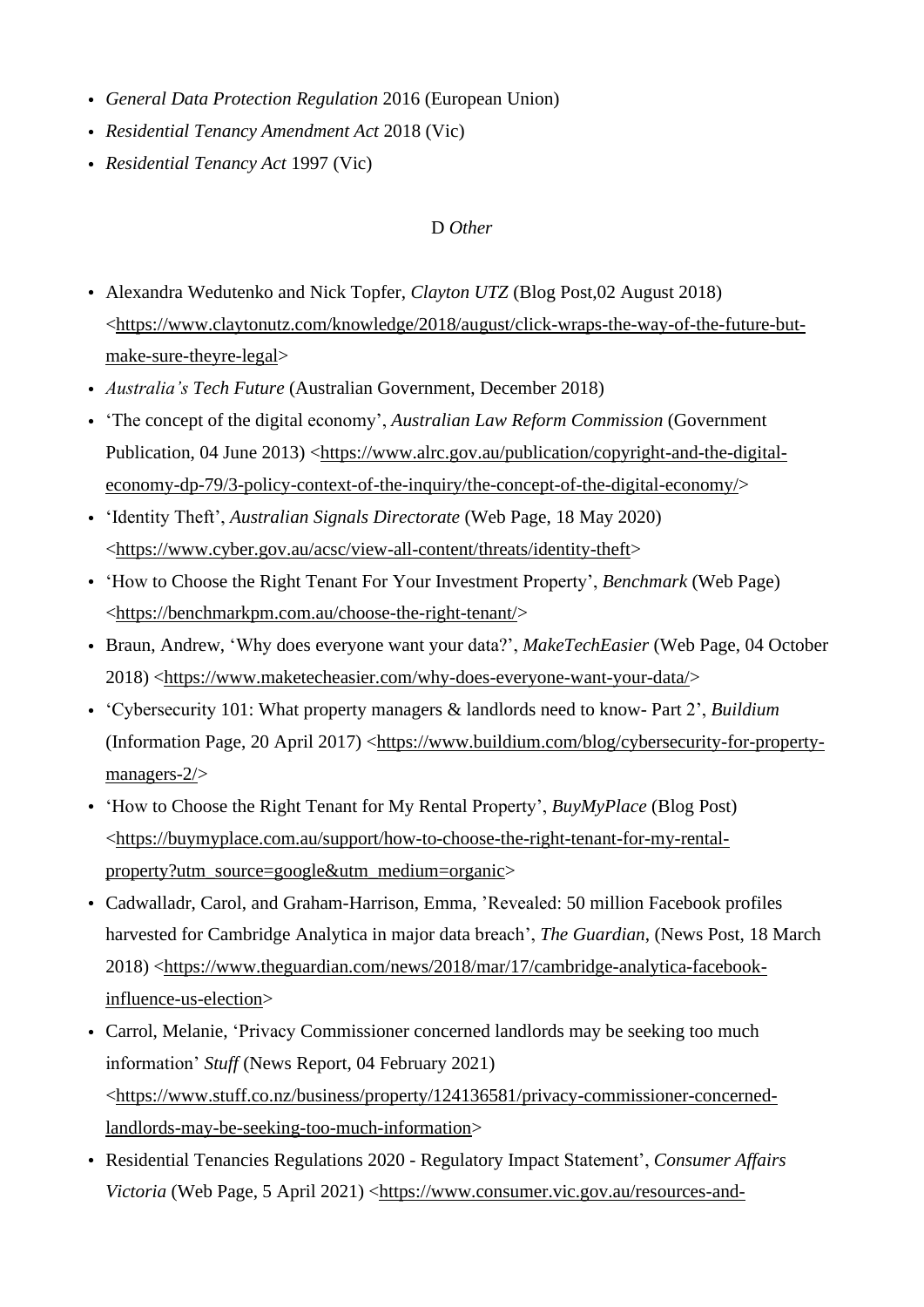[tools/legislation/public-consultations-and-reviews/residential-tenancies-regulations-2020](https://www.consumer.vic.gov.au/resources-and-tools/legislation/public-consultations-and-reviews/residential-tenancies-regulations-2020-regulatory-impact-statement) [regulatory-impact-statement>](https://www.consumer.vic.gov.au/resources-and-tools/legislation/public-consultations-and-reviews/residential-tenancies-regulations-2020-regulatory-impact-statement).

- 'What is Hacking?', *Fortinet*, (Information Page) [<https://www.fortinet.com/resources/cyberglossary/what-is-hacking>](https://www.fortinet.com/resources/cyberglossary/what-is-hacking)
- Gibbons, Rob, 'Dealing with Potential Tenants in Light of GDPR', *bhsm* (Web Page, 2020) [<https://www.bhsm.ie/insights-news/dealing-with-potential-tenants-in-light-of-gdpr/>](https://www.bhsm.ie/insights-news/dealing-with-potential-tenants-in-light-of-gdpr/)
- Gómez-Mera, L., Morin, J., & Van de Graaf, T., 'Regime Complexes' in F. Biermann & R. Kim (eds) *Architectures of Earth System Governance: Institutional Complexity and Structural Transformation* (Cambridge University Press, 2020) 137
- 'Property Management Software Australia', *InspectRealEstate* (Web Page) [<https://www.inspectrealestate.com.au>](https://www.inspectrealestate.com.au/)
- 'Owner and Tenant portals' *LJ Hooker Darwin* (Web Page) [<https://darwin.ljhooker.com.au/renting/owner-tenant-portals>](https://darwin.ljhooker.com.au/renting/owner-tenant-portals)
- 'LJ Hooker Privacy Policy', *LJ Hooker* (Web Page) [<https://www.ljhooker.com.au/privacy](https://www.ljhooker.com.au/privacy-policy)[policy>](https://www.ljhooker.com.au/privacy-policy)
- Miller, Kaycee, 'Do I really need a tenant portal for my renters?', *Rentec Direct*, (Blog Post, 14 January 2020) [<https://www.rentecdirect.com/blog/need-a-tenant-portal/>](https://www.rentecdirect.com/blog/need-a-tenant-portal/)
- Neel Lukka, 'How to Secure Your Tenant's Data and Prevent Data Breaches', *rentsync* (Information Page, 3 January 2020) [<https://www.rentsync.com/fr/resources/blog/how-to-secure](https://www.rentsync.com/fr/resources/blog/how-to-secure-your-tenants-data-and-prevent-data-breaches)[your-tenants-data-and-prevent-data-breaches>](https://www.rentsync.com/fr/resources/blog/how-to-secure-your-tenants-data-and-prevent-data-breaches)
- 'Risks and challenges of data access and sharing', *OECD iLibrary* (Web Page, 2019) [<https://www.oecd-ilibrary.org/sites/15c62f9c](https://www.oecd-ilibrary.org/sites/15c62f9c-en/index.html?itemId=/content/component/15c62f9c-en)[en/index.html?itemId=/content/component/15c62f9c-en>](https://www.oecd-ilibrary.org/sites/15c62f9c-en/index.html?itemId=/content/component/15c62f9c-en)
- 'Tenancy', *Office of the Australian Information Commission* (Web Page) [<https://www.oaic.gov.au/privacy/your-privacy-rights/tenancy>](https://www.oaic.gov.au/privacy/your-privacy-rights/tenancy)
- 'What is personal information?', *Office of Australian Information Commissioner* (Government Publication) [<https://www.oaic.gov.au/privacy/your-privacy-rights/your-personal](https://www.oaic.gov.au/privacy/your-privacy-rights/your-personal-information/what-is-personal-information)[information/what-is-personal-information>](https://www.oaic.gov.au/privacy/your-privacy-rights/your-personal-information/what-is-personal-information)
- 'GDPR compliance for landlords', *PG McMahon* (Web Page 18 July 2019) [<https://www.pgmcmahon.com/gdpr-compliance-for-landlords/>](https://www.pgmcmahon.com/gdpr-compliance-for-landlords/)
- *Privacy Act Guidance for Landlords and Tenants* (Privacy Commissioner New Zealand, August 2019)
- 'Privacy Policy', *Ray White* (Web Page, 2015) [<https://www.raywhite.com/privacy/>](https://www.raywhite.com/privacy/)
- 'Property Portal' *Real Estate Central* (Web Page) [<https://www.lookatmyproperty.com.au/389502/Account/Logon?type=1001>](https://www.lookatmyproperty.com.au/389502/Account/Logon?type=1001)